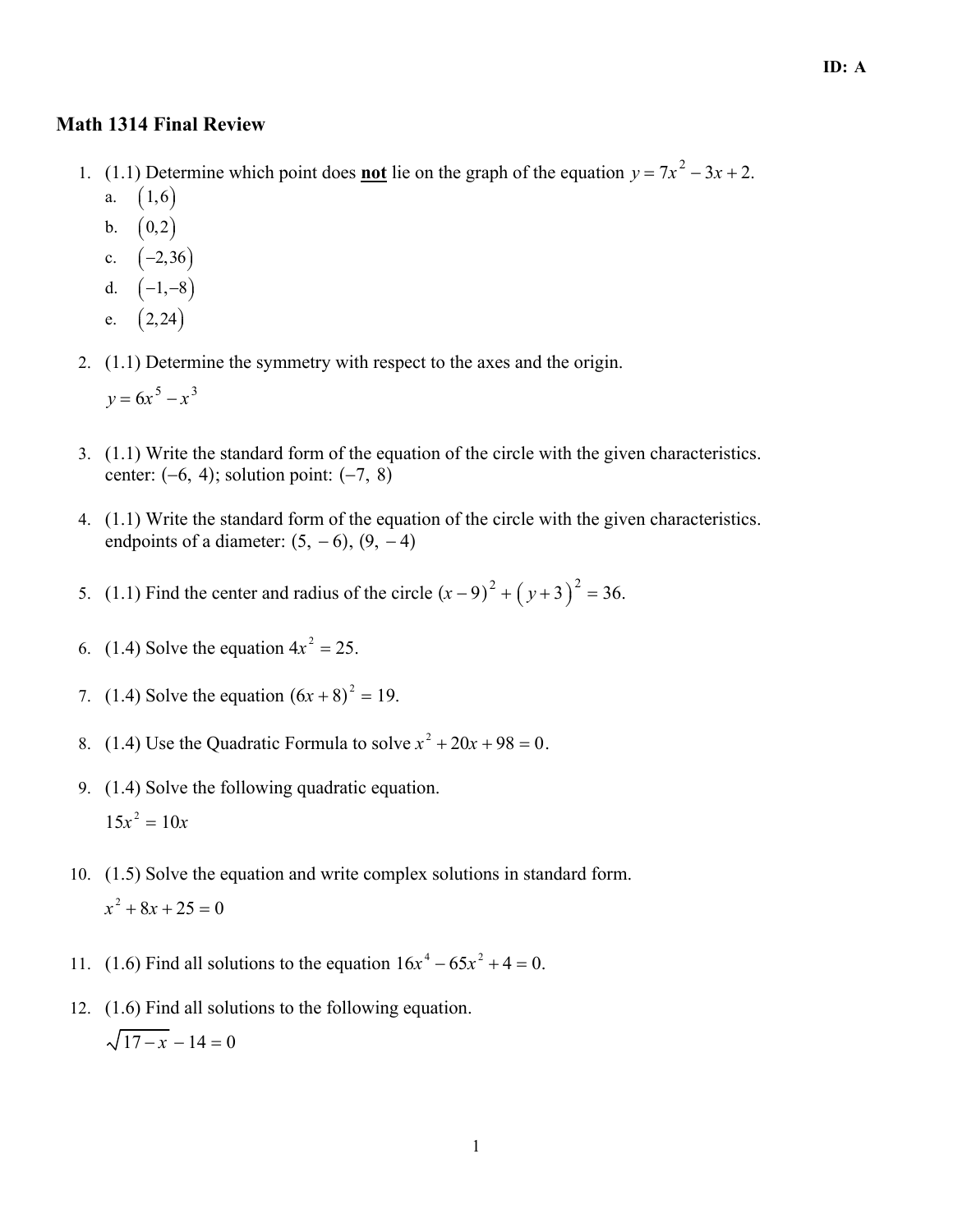- 13. (1.6) Find all solutions to the following equation.  $x - \sqrt{x + 3} = 3$
- 14. (1.6) Find all solutions to the following equation.  $\sqrt{2x-1} = \sqrt{2x+10}$
- 15. (1.7) Solve the inequality :

 $|13x + 1| < 7$ 

16. (1.7) Solve the inequality :

$$
|2x+7| \leq -10
$$

17. (1.8) Solve the inequality.

 $4x^2 + 12x \le -8$ 

18. (1.8) Solve the inequality.

$$
\frac{x-7}{x+1} \ge 0
$$

 19. (2.1) Write the slope-intercept form of the equation of the line through the given point parallel to the given line.

point:  $(-4, 5)$ 7  $\frac{7}{4}x-5$ 

 20. (2.1) Write the slope-intercept form of the equation of the line through the given point perpendicular to the given line.

point:  $(-8, 6)$  line:  $9x - 45y = 6$ 

21. (2.2) Evaluate the function at the specified value of the independent variable and simplify.

$$
g(w) = \begin{cases} -w, & w \le -1 \\ -w^2 - 2w, & -1 \le w \le 1 \\ -w^3 - 2w^2, & w > 1 \end{cases}
$$

$$
g\left(-\frac{1}{3}\right)
$$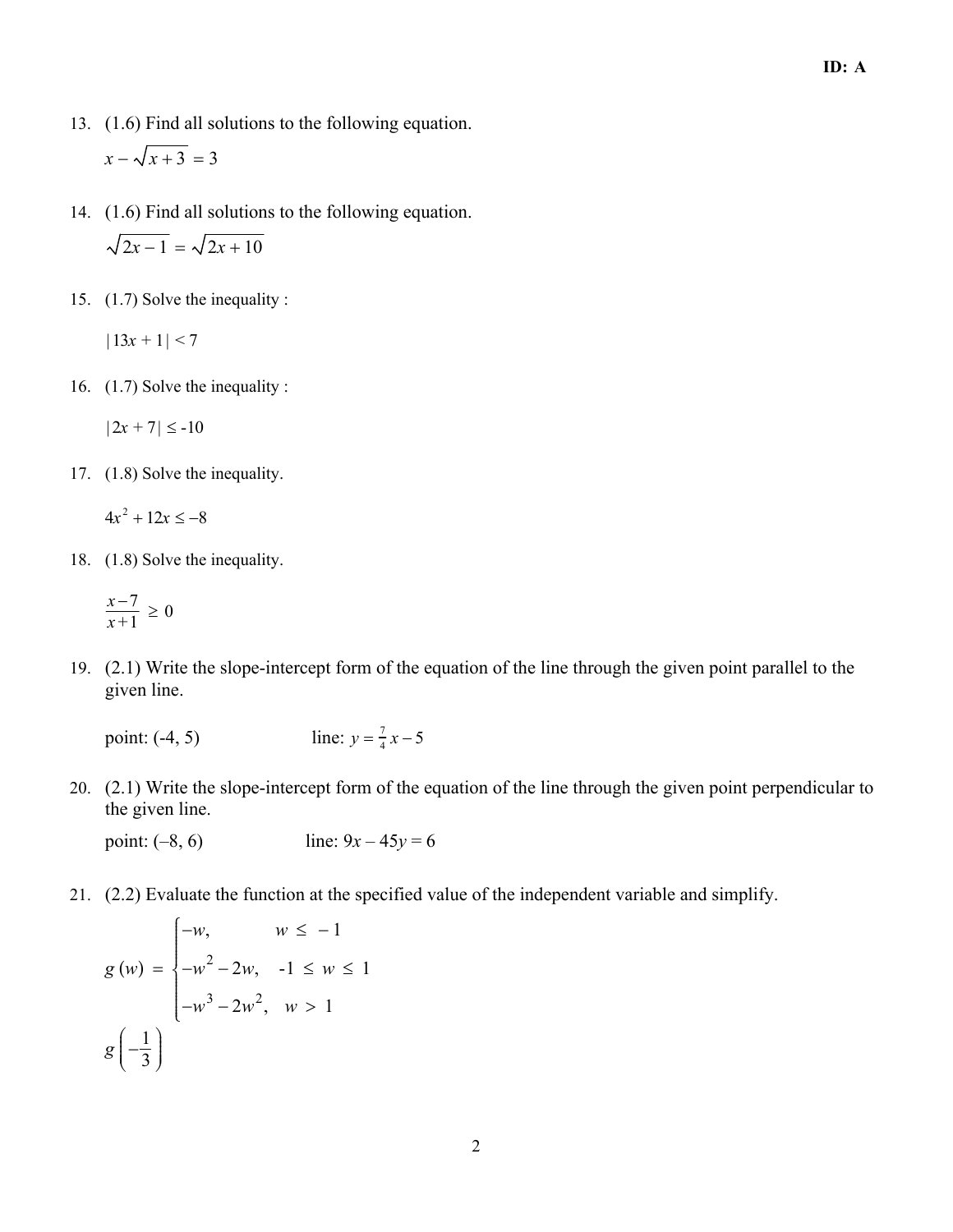22. (2.2) Evaluate the function at the specified value of the independent variable and simplify.

$$
f(x) = \begin{cases} (x+1)^2, & x \le -1 \\ 3, & -1 < x \le 2 \\ 3x^2, & x > 2 \end{cases}
$$

23. (2.2) Find the domain of the function.

$$
f(x) = \frac{x-8}{x+3}
$$

- 24. (2.2) Find the domain of the function.  $f(x) = \sqrt{18 - 3x}$
- 25. (2.2) Find the difference quotient and simplify your answer.

$$
f(w) = 7w^{2} - w, \frac{f(3+h) - f(3)}{h}, h \neq 0
$$

26. (2.3) Determine the interval on which the function in the graph below is increasing.



- 27. (2.5) Describe the sequence of transformations from the parent function  $f(x) = x^3$  to g.  $g(x) = 4(x - 4)^3$ 
	- 28. (2.5) Write the function that is described by the following characteristics: the shape of  $f(x) = x^3$ , but moved two units up, eight units to the right.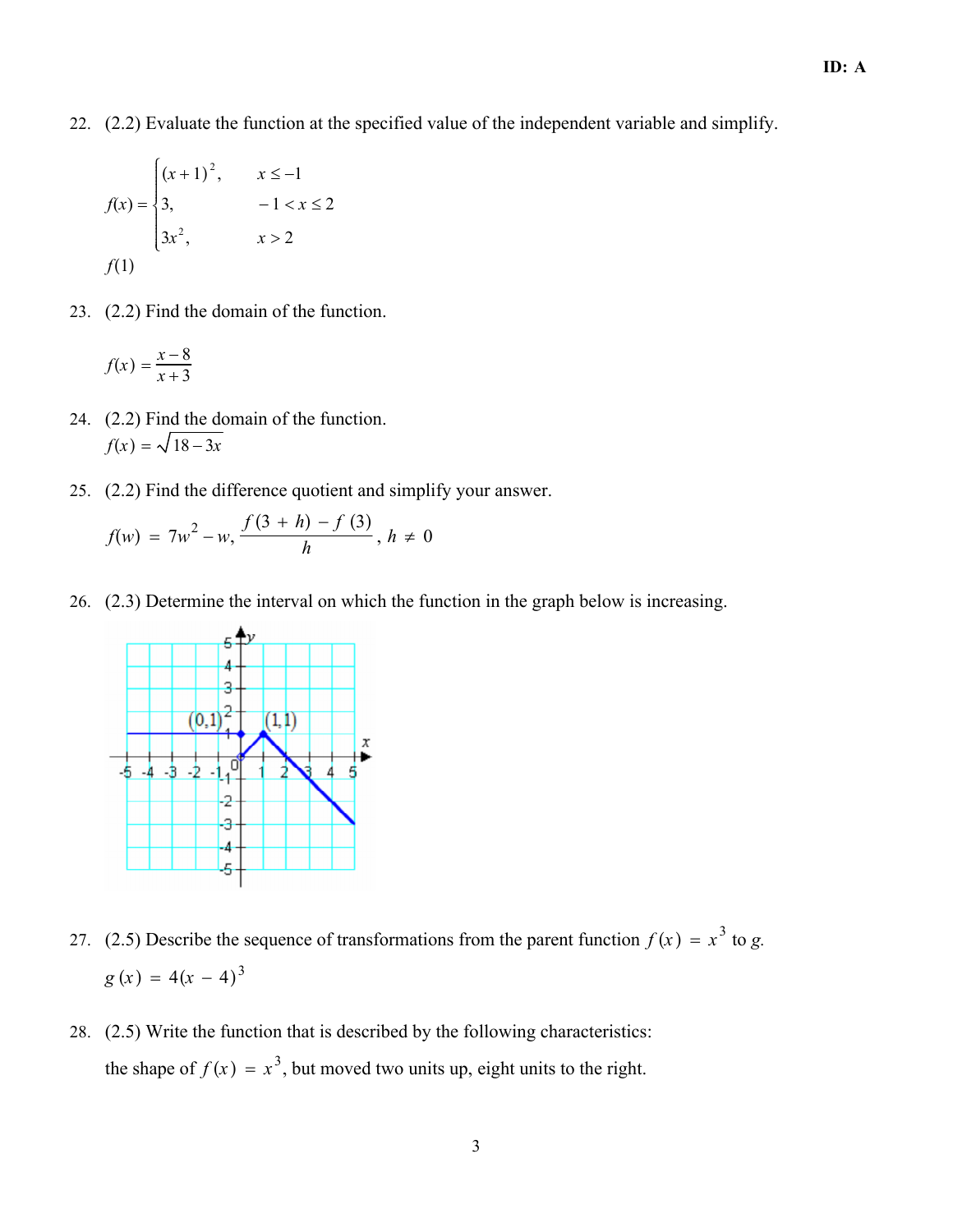- 29. (2.6) Find  $(f+g)(x)$ .  $f(x) = 2x^2 - 2x + 7$  $g(x) = 4x^2 - 2x + 9$
- 30. (2.6) Evaluate the indicated function for  $f(x) = x 2$  and  $g(x) = x^2 2$ .  $(fg)(-2)$ 
	- 31. (2.6) Find  $g \circ f$ .
		- $f(x) = x 3$  g  $(x) = x<sup>2</sup>$
	- 32. (2.6) Find  $f \circ g$ .

$$
f(x) = 3x + 3 \t g(x) = x - 8
$$

- 33.  $(2.7)$  Find the inverse function of f.  $f(x) = x^{7} - 1$
- 34. (3.1) From the graph of the quadratic function  $f(x) = 4(x-3)^2 + 8$ , determine the equation of the axis of symmetry.
	- 35. (3.1) Find the vertex of the parabola  $y = x^2 + x + \frac{5}{4}$  $\frac{3}{4}$ .
- 36. (3.1) Write the standard form of the function of the parabola  $f(x) = -x^2 + 2x + 2$ .
	- 37. (3.1) Write the standard form of the function of the parabola that has a vertex at  $(-8, -3)$  and passes through the point  $(-6, 2)$ .
- 38. (3.2) Describe the right-hand and the left-hand behavior of the graph of  $n(x) = -5x^4 + 10x^3 7$ .
- 39. (3.3) Use synthetic division to find the remainder when  $f(x) = x^3 3x^2 3x 32$  is divided by  $x 5$ .
	- 40. (3.4) List all possible rational zeros given by the Rational Zeros Theorem. Do not check to see which actually are zeros.  $P(x) = 3x^4 + 12x^3 - 11x^2 + 7x + 10$
- 41. (3.4) Find all real zeros of the polynomial  $f(x) = x^3 + 7x^2 4x 28$ .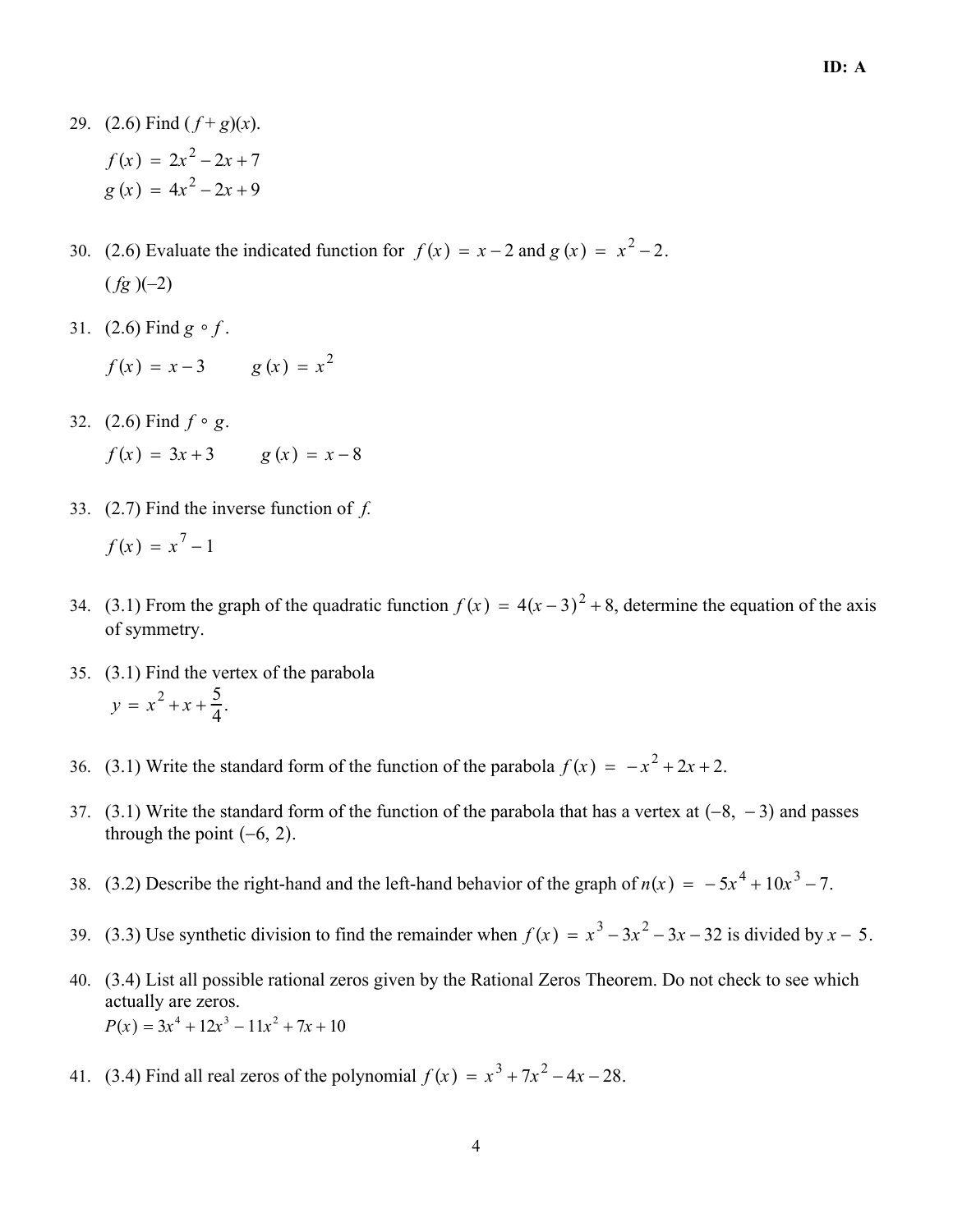42. (4.1) Determine the zeros (if any) of the rational function  $f(x) = \frac{x^2 - 49}{x - 4}$ .

43. (4.2) Determine the equations of any horizontal and vertical asymptotes of  $f(x) = \frac{x^2 - 9}{x^2 + 2x - 15}$ .

44. (4.2) Determine the equations of any horizontal and vertical asymptotes of  $f(x) = \frac{6x+6}{x^2-6x}$ .

45. (5.2) Rewrite the logarithmic equation  $\log_4 \frac{1}{16} = -2$  in exponential form.

46. (5.2) Rewrite the exponential equation  $4^{-2} = \frac{1}{16}$  in logarithmic form.

47. (5.2) Simplify the expression  $\log_3\left(\frac{1}{27}\right)^4$ .

- 48. (5.3) Condense the expression  $7(\log x \log y)$  to the logarithm of a single term.
- 49. (5.3) Condense the expression  $\log_3 x + \log_3 4$  to the logarithm of a single term.
- 50. (5.3) Condense the expression  $\frac{1}{3} [\log_4 x + \log_4 5] [\log_4 y]$  to the logarithm of a single term.
- 51. (5.4) Solve the equation.  $\log_3(x-6) + \log_3 x = 3$
- 52. (5.4) Solve  $3^{x-1} = 81$
- 53.  $(5.4)$  Solve:  $2e^{x} = 10$
- 54. (6.1) Solve the system.

$$
\begin{cases} x - y = -19 \\ x^2 - y = 1 \end{cases}
$$

55. (6.1) Solve the system of equations for real values of 'x' only.  $\int \frac{2x + y = 5}{x^2 + y^2} = 10$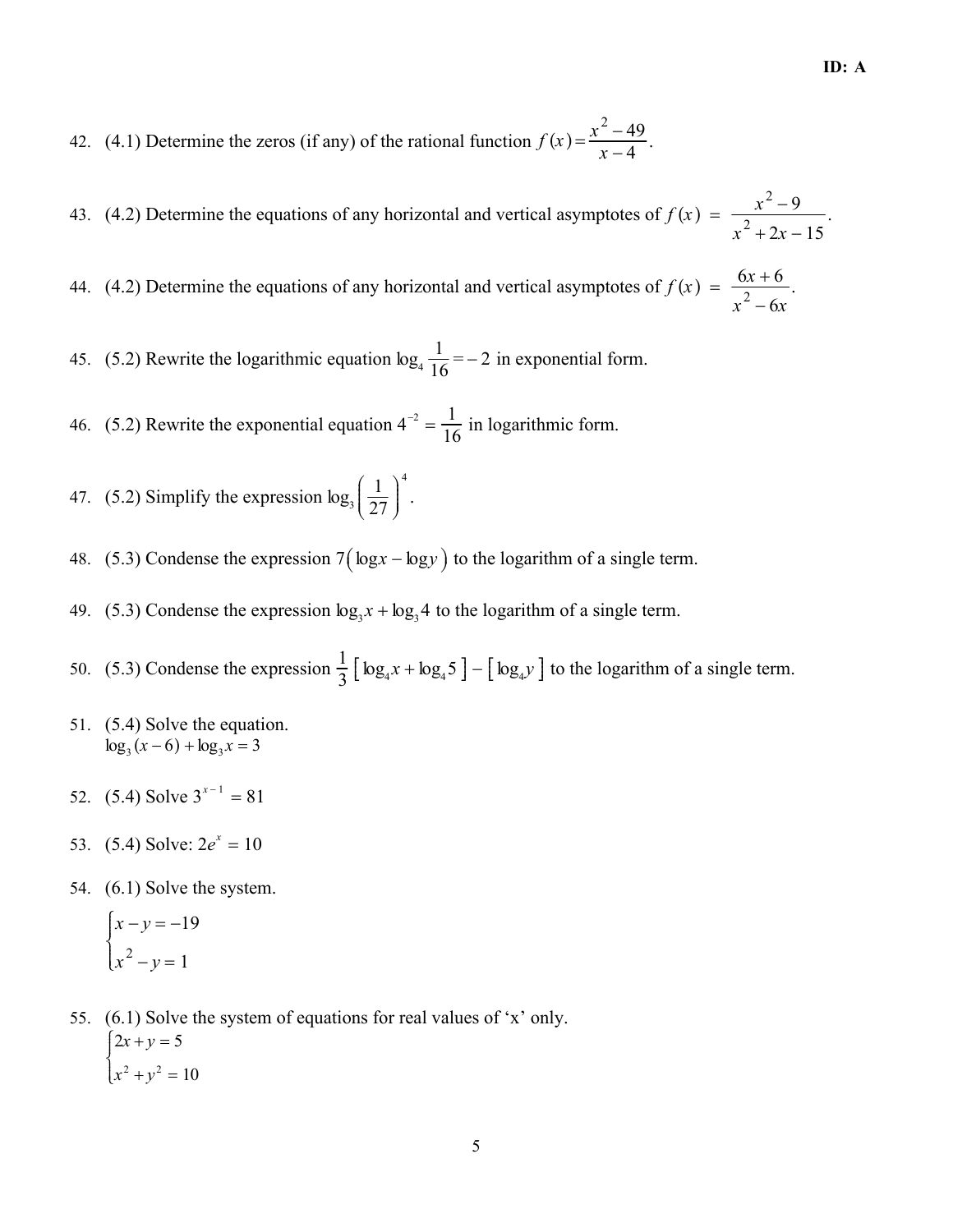56. (6.2) Solve the system.

$$
\begin{cases}\n-7x - 9y = -33 \\
9x - y = 55\n\end{cases}
$$

57. (6.2) Solve the system.

$$
\begin{cases} \frac{8}{5}x + \frac{1}{5}y = -\frac{9}{5} \\ 8x + y = -9 \end{cases}
$$

58. (7.2) If possible, find  $A + B$ .

$$
A = \begin{bmatrix} 9 & 0 \\ -3 & 4 \end{bmatrix}, B = \begin{bmatrix} -2 & -1 \\ 7 & -7 \end{bmatrix}
$$

59. (7.2) If possible, find  $3A - 2B$ .

$$
A = \begin{bmatrix} 2 & 6 & -1 \\ 6 & 7 & 8 \end{bmatrix}, B = \begin{bmatrix} 2 & -1 & 4 \\ -5 & 0 & 5 \end{bmatrix}
$$

60. (7.4) Find the determinant of the matrix  $\begin{vmatrix} -3 & -2 \end{vmatrix}$ −8 7 È Î ÍÍÍÍÍÍÍÍÍÍÍÍÍ  $\overline{1}$ ˚ ˙˙˙˙˙˙˙˙˙˙˙˙˙

.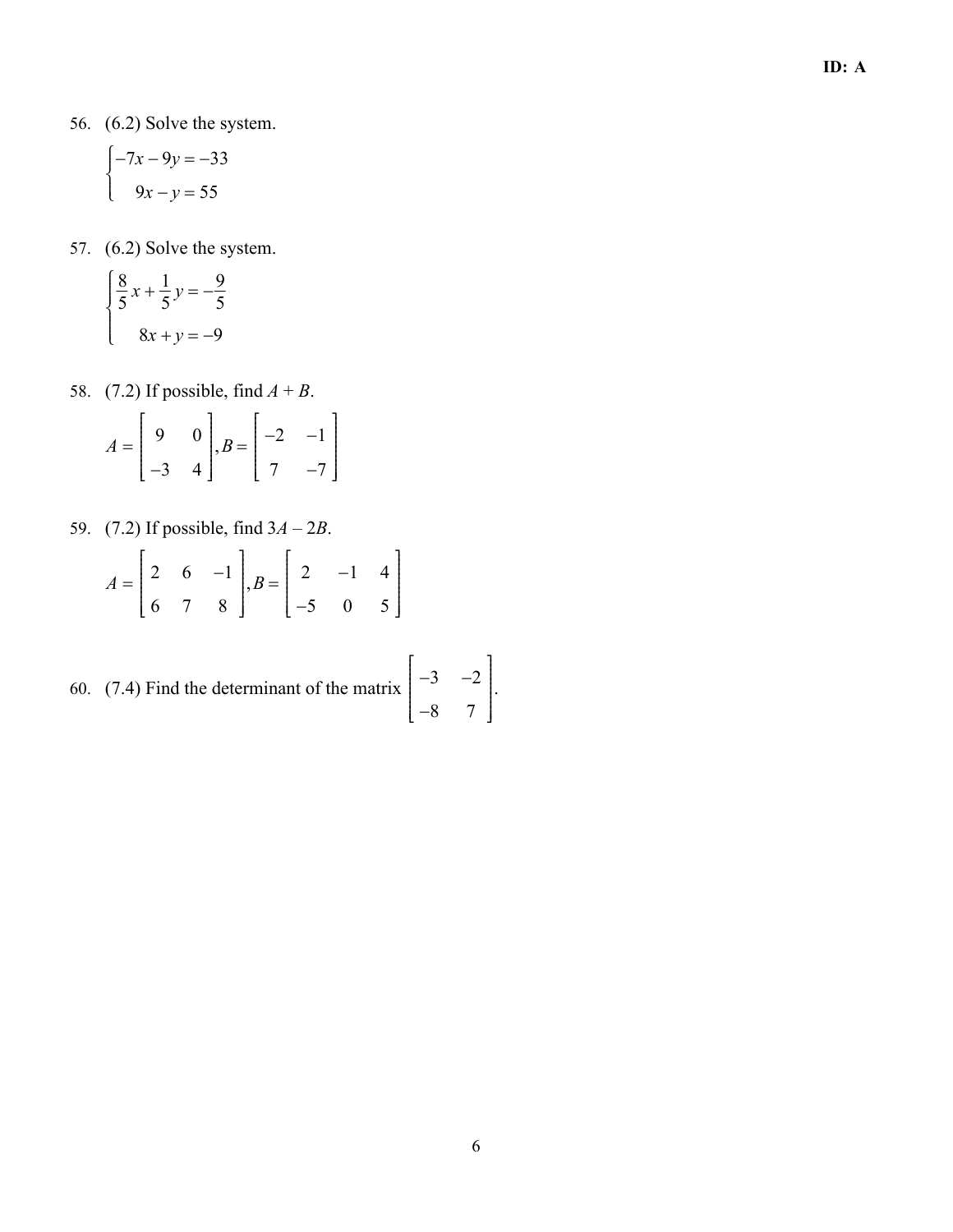## **Math 1314 Final Review Answer Section**

1. ANS: D 2. ANS: Symmetric with respect to the origin. 3. ANS:  $(x+6)^{2} + (y-4)^{2} = 17$ 4. ANS:  $(x-7)^{2} + (y+5)^{2} = 5$ 5. ANS: center:  $(9, -3)$ , radius 6 6. ANS:  $x = \frac{5}{2}, -\frac{5}{2}$ 7. ANS:  $x = \frac{-8 + \sqrt{19}}{6}$ ,  $\frac{-8 - \sqrt{19}}{6}$ 8. ANS:  $x = -\sqrt{2} - 10$ ,  $x = \sqrt{2} - 10$ 9. ANS:  $x = \frac{2}{3}, x = 0$ 10. ANS:  $x = -4 - 3i, -4 + 3i$ 11. ANS:  $x = -\frac{1}{4}$ ,  $x = \frac{1}{4}$ ,  $x = -2$ ,  $x = 2$ 12. ANS:  $x = -179$ 13. ANS:  $x = 6$ 14. ANS: no solution 15. ANS:  $\left(-\frac{8}{13},\frac{6}{13}\right)$ 16. ANS: No solution 17. ANS:  $[-2,-1]$ 18. ANS:  $(-\infty,-1) \cup [7,\infty)$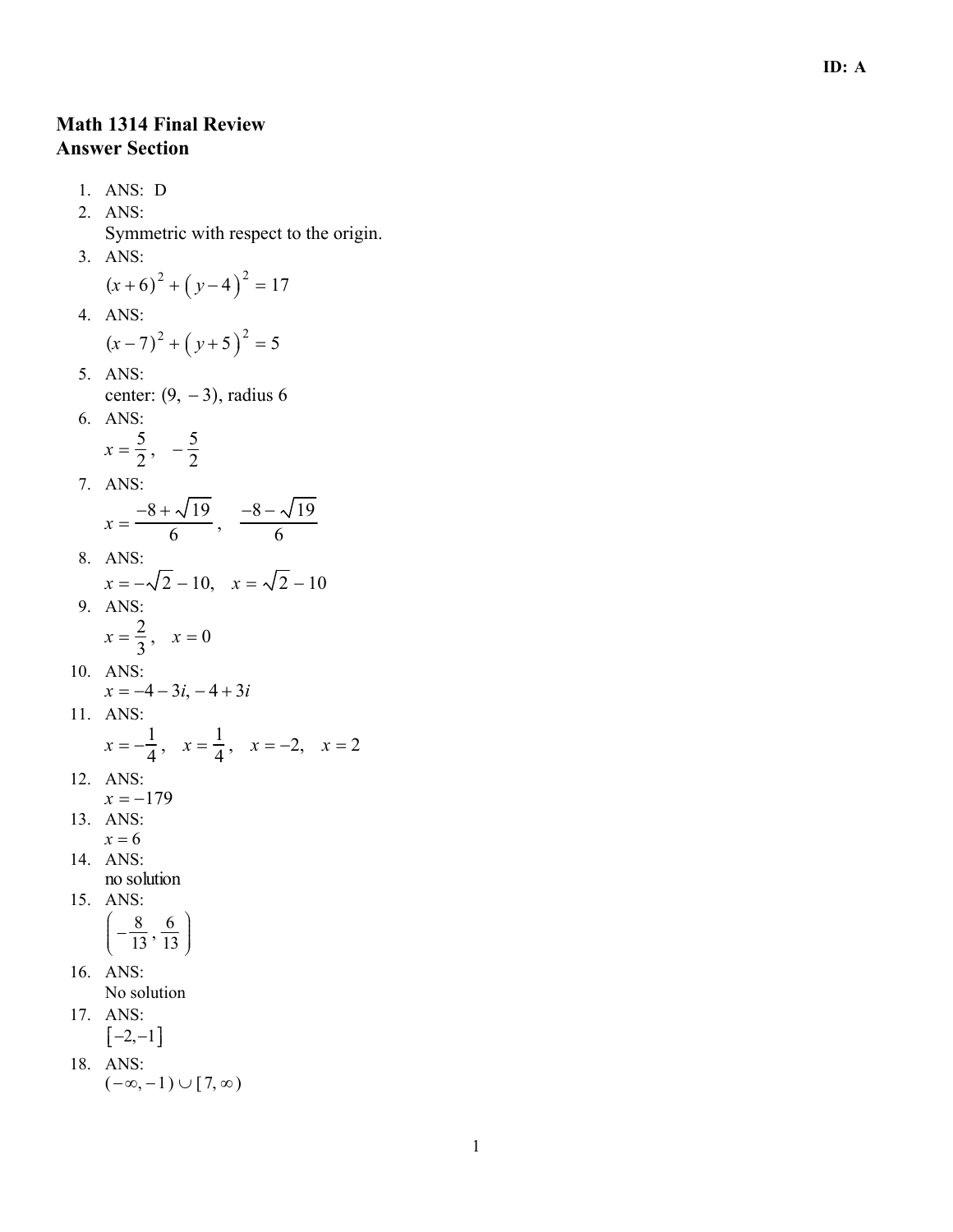$y = \frac{7}{4}$  $\frac{7}{4}x + 12$ 

 20. ANS:  $y = -5x - 34$ 

OBJ: Find equation of line perpendicular to another line through given point

- 21. ANS:
	- 5
		- 9

OBJ: Evaluate functions

- 22. ANS: 3
- 23. ANS:

$$
\left( -\infty,-3 \right) \cup \left( -3,\infty \right)
$$

24. ANS:

$$
\stackrel{\cdot \pi \,\cdot \!\!\cdot \!\!\cdot \!\!\!\cdot \!\!\!\cdot }{(-\infty,6]}
$$

 25. ANS:  $41 + 7h$ 

OBJ: Find difference quotients

 26. ANS: increasing on  $(0, 1)$ 

OBJ: Determine intervals on which functions are increasing or decreasing

27. ANS:

horizontal shift 4 units right; then vertical stretch by a factor of 4

OBJ: Recognize transformed graphs of common functions

28. ANS:

 $g(x) = 2 + (x + 8)^3$ 

OBJ: Write equations for transformations of common functions

29. ANS:

 $(f+g)(x) = 6x^2 - 4x + 16$ 

OBJ: Find combinations of functions

- 30. ANS: –8
	- OBJ: Evaluate combinations of functions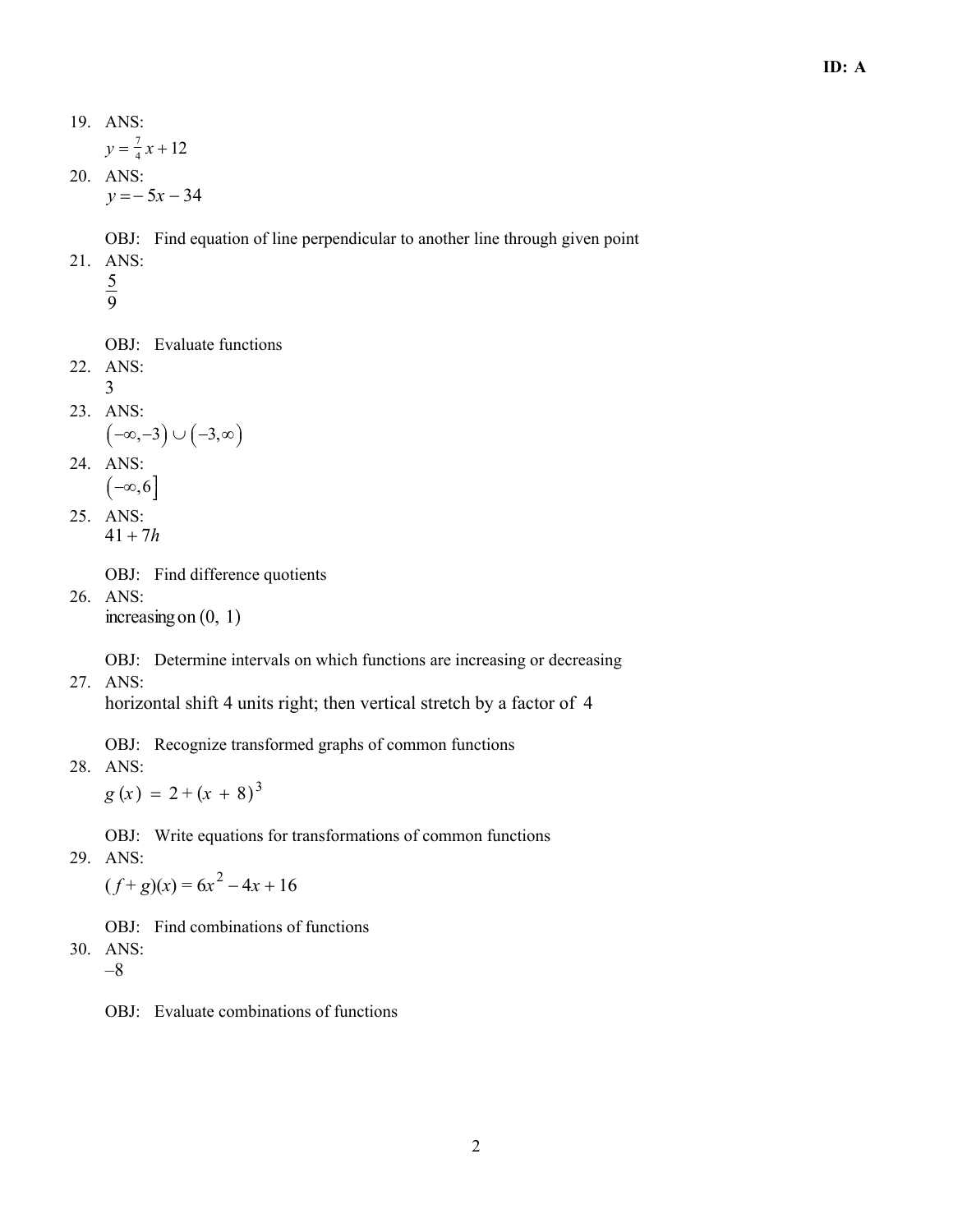$$
(g \circ f)(x) = x^2 - 6x + 9
$$

- OBJ: Find compositions of functions
- 32. ANS:

 $(f \circ g)(x) = 3x-21$ 

OBJ: Find compositions of functions 33. ANS:

$$
f^{-1}(x) = \sqrt[7]{x+1}
$$

OBJ: Find inverse of functions

34. ANS:  $x = 3$ 

OBJ: Determine axis of symmetry

35. ANS:  $\left(\frac{-1}{2}, 1\right)$ 

OBJ: Determine vertex of quadratic function 36. ANS:  $f(x) = -(x-1)^2 + 3$ 

OBJ: Write quadratic function in standard form

37. ANS:

$$
f(x) = \frac{5}{4}(x+8)^2 - 3
$$

OBJ: Write standard form of a parabola

38. ANS:

Because the degree is even and the leading coefficient is negative, the graph falls to the left and falls to the right.

OBJ: Determine right/left-hand behavior of polynomial

39. ANS:

 $+3$ 

OBJ: Rewrite polynomial: quotient and remainder

40. ANS:

 $\pm 1, \pm 2, \pm 5, \pm 10, \pm \frac{1}{3}, \pm \frac{2}{3}, \pm \frac{5}{3}, \pm \frac{10}{3}$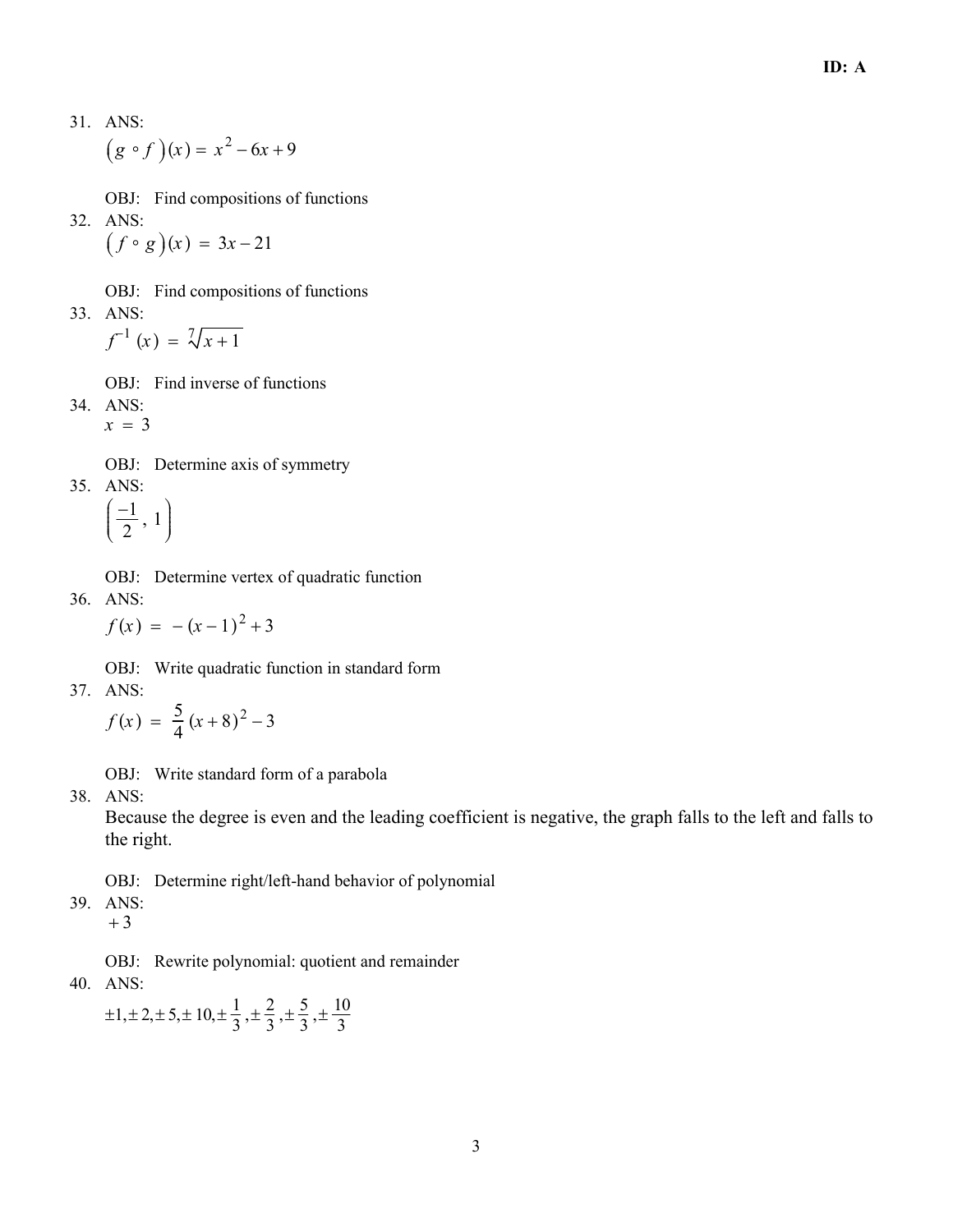$x = 2$ ;  $x = -2$ ;  $x = -7$ 

OBJ: Determine zeros and multiplicity

42. ANS:  $x = -7, x = 7$ 

OBJ: Determine zeros of a rational function

43. ANS: horizontal:  $y = 1$ ; vertical:  $x = -5$ 

OBJ: Determine vertical and horizontal asymptotes 44. ANS:

horizontal:  $y = 0$ ; vertical:  $x = 6$  and  $x = 0$ 

- OBJ: Determine intercepts of rational function
- 45. ANS:

$$
4^{-2}=\frac{1}{16}
$$

OBJ: Express logarithmic equation in exponential form 46. ANS:

 $\log_4 \frac{1}{16} = -2$ 

- OBJ: Express exponential equation in logarithmic form 47. ANS:  $-12$ OBJ: Simplify logarithmic functions
- 48. ANS:

$$
\log\left(\frac{x}{y}\right)^7
$$

- OBJ: Condense logarithmic function using the properties of logs
- 49. ANS:  $\log_{3} 4x$

OBJ: Condense logarithmic function using the properties of logs 50. ANS:  $\sqrt{3}$ 

$$
\log_4 \frac{\sqrt[3]{5x}}{y}
$$

OBJ: Condense logarithmic function using the properties of logs

51. ANS:  $x = 9$